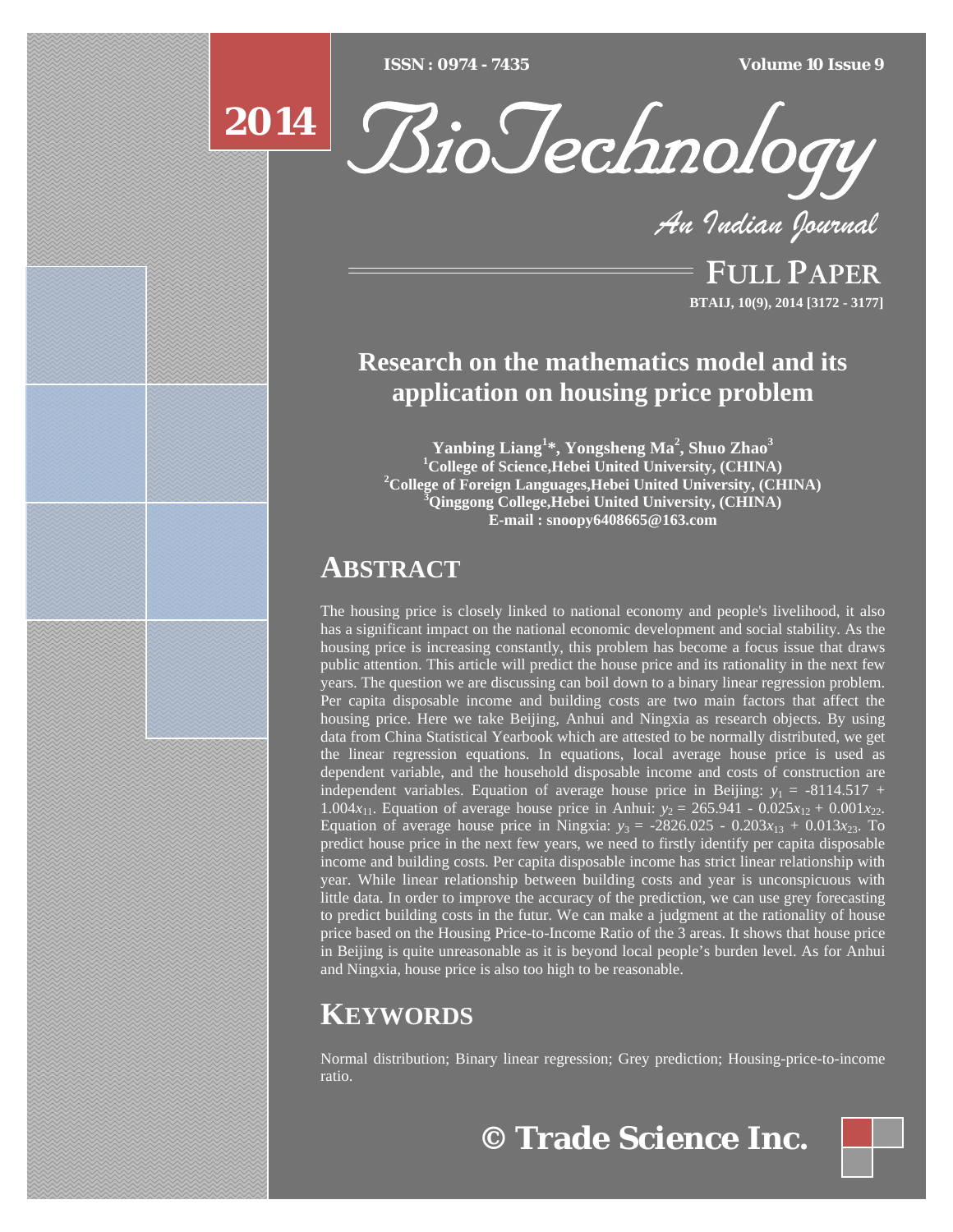## **BACKGROUND**

 The house price is closely linked to national economy and people's livelihood, it also has a significant impact on the national economic development and social stability and is always drawing government's attention. Since the Chinese government cancelled the welfare housing distribution system, as house price surges day by day, house price problem has become a focus issue. Opinions on some key problems such as rationality of house price and the trends of future prices, have never reached a consensus.

 To measure the rationality of house price, we use a data called Housing Price-to-Income Ratio. Housing Price-to-Income Ratio means the ratio of house price to yearly household income of urban residents. Generally, the data range of a reasonable Housing Price-to-Income ratio is 4-6. House price is regarded as high if the ratio calculated is higher than this range. Then there may be real estate bubble. The higher it is than the normal range, the more likely bubble comes into being, and the lager bubbles may grow**[1]**.

Price of house  $=$  housing area  $\times$  average selling price per unit area of house.

annual income of each household = average family population  $\times$  annual per capital income of this family.

## **ESTABLISHMENT OF MODEL**

### **MODEL 1**

Firstly, search for data relevant to average house price, per capita disposable income and building costs for the recent 6 years of these 3 areas.

| Year | Average price/yuan | HouseholdDisposable Income/yuan | <b>Building costs/yuan</b> |
|------|--------------------|---------------------------------|----------------------------|
| 2005 | 6788               | 17652.95                        | 7820466                    |
| 2006 | 8280               | 19977.52                        | 7592448                    |
| 2007 | 11553              | 21988.71                        | 8356115                    |
| 2008 | 12418              | 26738.48                        | 11019346                   |
| 2009 | 13799              | 24724.89                        | 12274686                   |
| 2010 | 17782              | 29072.93                        | 16432274                   |

#### **TABLE 1 : Relevant data of Beijing (2005-2010)**

First, we test the normal distribution of data above:

| <b>Tests of Normality</b>                                                                       |                  |                                 |         |                  |                     |      |
|-------------------------------------------------------------------------------------------------|------------------|---------------------------------|---------|------------------|---------------------|------|
|                                                                                                 |                  | Kolmogorov-Smirnov <sup>a</sup> |         |                  | <b>Shapiro-Wilk</b> |      |
|                                                                                                 | <b>Statistic</b> | df                              | Sig.    | <b>Statistic</b> | df                  | Sig. |
| Household disposable income                                                                     | .125             | 6                               | $.200*$ | .979             | 6                   | .948 |
| a. Lilliefors Significance Correction; *.<br>This is a lower bound of the true<br>significance. |                  |                                 |         |                  |                     |      |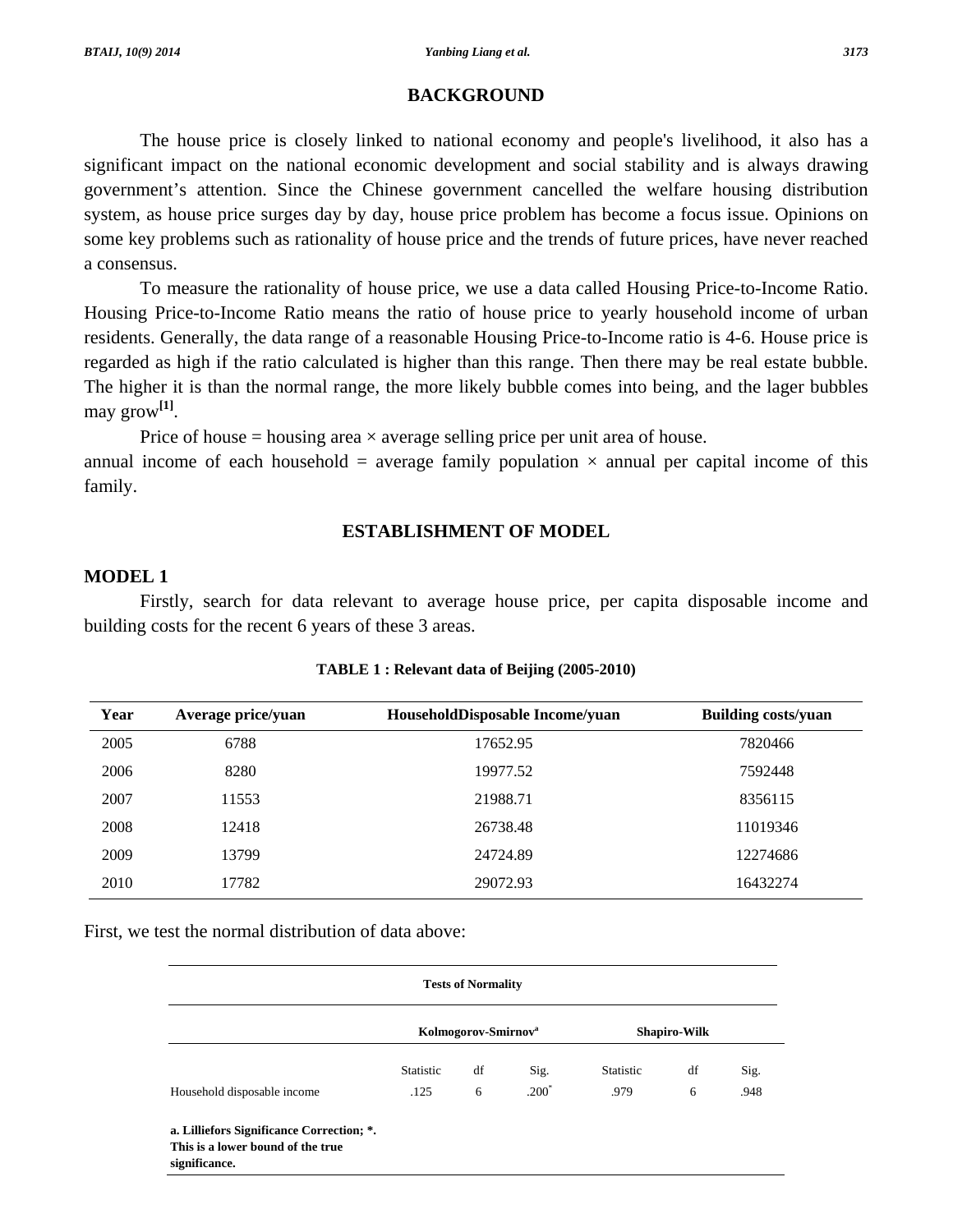|                                                                                                                                     |                  |                                 | <b>Tests of Normality</b> |                  |                     |      |
|-------------------------------------------------------------------------------------------------------------------------------------|------------------|---------------------------------|---------------------------|------------------|---------------------|------|
|                                                                                                                                     |                  | Kolmogorov-Smirnov <sup>a</sup> |                           |                  | <b>Shapiro-Wilk</b> |      |
|                                                                                                                                     | <b>Statistic</b> | df                              | Sig.                      | <b>Statistic</b> | df                  | Sig. |
| Building cost                                                                                                                       | .242             | 6                               | $.200*$                   | .874             | 6                   | .243 |
| <b>Lilliefors</b><br>a.<br><b>Significance</b><br>$^\ast$ .<br>Correction;<br>This is a lower<br>bound of the true<br>significance. |                  |                                 |                           |                  |                     |      |

From the table we can see the dependent variable data follows normal distribution. So we can make linear regression analysis on it. Household disposable income has some linearities with average house price, here we use SPSS to make a binary linear regression analysis,**[2]** then get the function after fitting data.

 $y_1 = -8114.517 + 1.004 x_{11}$ 

This function shows house price in Beijing is only strongly linked to household disposable income, while it has noting to do with building costs.

| Year | Average price/yuan | Household Disposable Income/yuan | Building costs/ yuan |
|------|--------------------|----------------------------------|----------------------|
| 2005 | 2220               | 8470.68                          | 2133943              |
| 2006 | 2320               | 9771.05                          | 2658399              |
| 2007 | 2598.33            | 11473.68                         | 2858245              |
| 2008 | 2948.27            | 14085.74                         | 3246077              |
| 2009 | 3400.14            | 12990.35                         | 3650267              |
| 2010 | 4211.74            | 15788.17                         | 4608657              |

**TABLE 2 : Relevant data of Anhui (2005-2010)** 

Data above, which has been tested, follows normal distribution. Use SPSS to make a binary linear regression analysis, then we get the function after fitting data.

 $y_2 = 265.941 - 0.025x_{12} + 0.001x_{22}$ 

This data also follows normal distribution. We can also get the function after fitting data above:

 $y_3 = -2826.025 - 0.203x_{13} + 0.013x_{23}$ 

| Year | Average price/yuan | <b>Household Disposable Income/yuan</b> | Building costs/ yuan |
|------|--------------------|-----------------------------------------|----------------------|
| 2005 | 2235.38            | 8093.64                                 | 492574               |
| 2006 | 2063.054           | 9177.26                                 | 527334               |
| 2007 | 2136.19            | 10859.33                                | 552398               |
| 2008 | 2435.35            | 12931.53                                | 598830               |
| 2009 | 3090.44            | 14024.70                                | 653192               |
| 2010 | 3303.70            | 15344.49                                | 705139               |

**TABLE 3 : Relevant data of Ningxia (2005-2010)**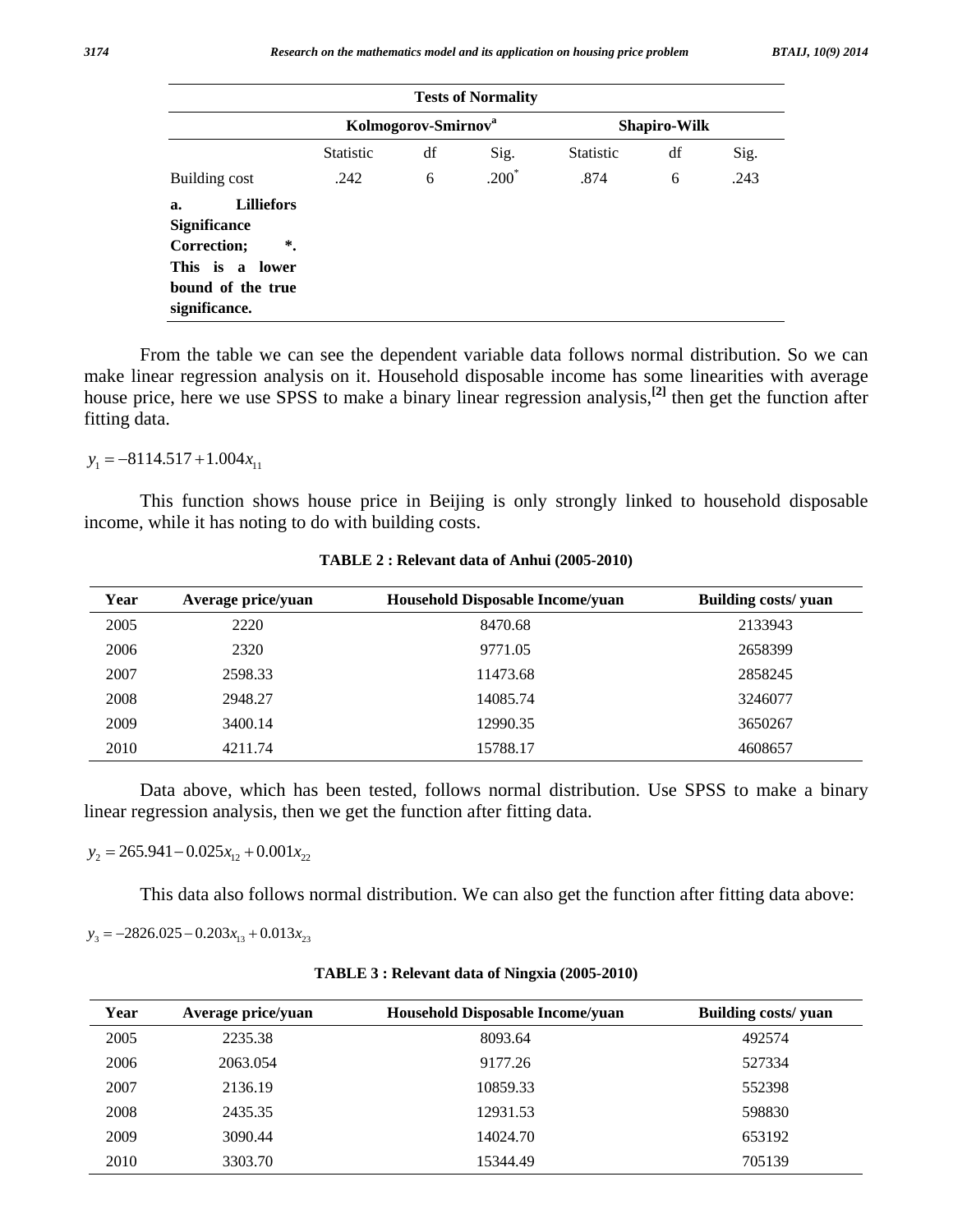# **MODEL 2**

We use year as dependent variable, per capita disposable income as independent variable, after fitting the data of TABLE 1,2 and 3 we get functions to make predictions. Regression equation of Beijing:

*x*<sub>11</sub> = −4572035.388 + 2289.113*t* 

Regression equation of Anhui province:

*x*<sub>12</sub> = −2790224.883 + 1395.926*t* 

Regression equation of Ningxia:

 $x_{13} = -3020663.102 + 1510.536t$ 

We can make predictions through the model established above. Here are the predicted values.

| Region Area Year | <b>Beijing City</b> | <b>Anhui Province</b> | Ningxia Autonomous Region |
|------------------|---------------------|-----------------------|---------------------------|
| 2012             | 33659.968           | 18378.229             | 18535.33                  |
| 2013             | 35949.081           | 19774.155             | 20045.866                 |
| 2014             | 38238.196           | 21170.081             | 21556.402                 |

# **MODEL 3**

 As building linear relationship between building costs and year is unconspicuous with little data. we use grey forecasting to predict building costs in the future.

Use MATLAB<sup>[3]</sup> to process raw data of building costs of Beijing in the period 2005-2010, then we get the GM (1,1) model as follows:

$$
x^{(0)}_{21}(k+1) = 3187417 \left[ e^{0.201k} - e^{0.201(k+1)} \right]
$$

Analysis:

| Year | Actual data | Analog data | <b>Relative error/%</b> |
|------|-------------|-------------|-------------------------|
| 2006 | 7592448     | 7096000     | 6.5329                  |
| 2007 | 8356115     | 8677000     | 308356                  |
| 2008 | 11019346    | 10609000    | 3.7270                  |
| 2009 | 12274686    | 12971000    | 5.6719                  |
| 2010 | 16432274    | 15859000    | 3.4878                  |

Use MATLAB to process raw data of building costs of Anhui Province in the period 2005-2010, then get the GM  $(1,1)$  model as follows:

$$
x_{22}^{(0)}(k+1) = 14262093.7 \left[ e^{0.1433k} - e^{0.1433(k-1)} \right]
$$

| Year | <b>Actual data</b> | Analog data | <b>Relative error/%</b> |
|------|--------------------|-------------|-------------------------|
| 2006 | 2658399            | 2493000     | 6.2075                  |
| 2007 | 2858245            | 2878000     | 0.6789                  |
| 2008 | 3246077            | 3321000     | 2.3125                  |
| 2009 | 3650267            | 3833000     | 5.0056                  |
| 2010 | 4608657            | 4424000     | 4.0131                  |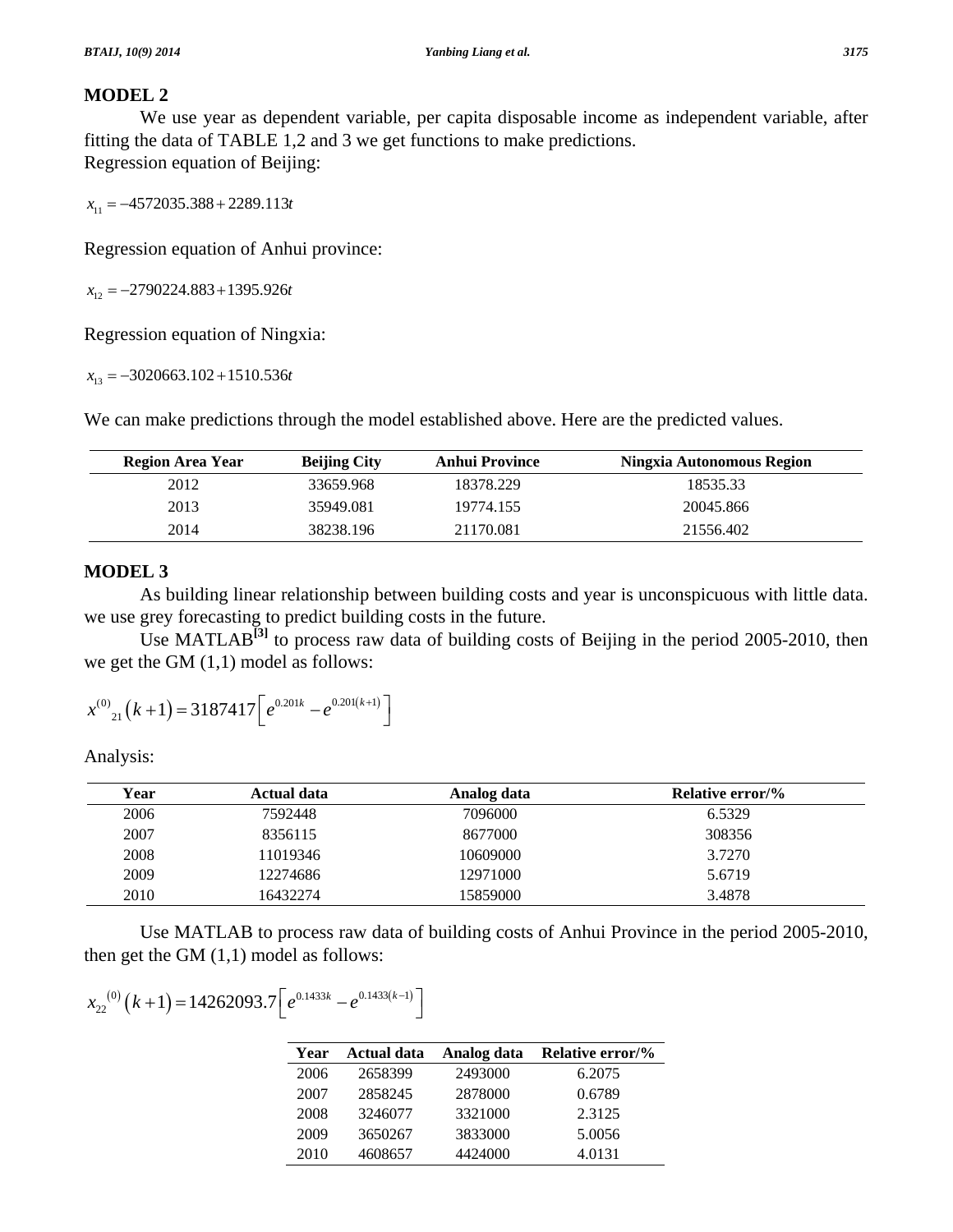### Analysis:

Use MATLAB to process raw data of building costs of Ningxia in the period 2005-2010, then get the GM (1,1) model as follows:

$$
x_{23}^{(0)}(k+1) = 6587033.1 \left[ e^{0.0758k} - e^{0.0758(k-1)} \right]
$$

Analysis:

| vear | <b>Actual data</b> | Analog data | Relative error/% |
|------|--------------------|-------------|------------------|
| 2006 | 527334             | 518700      | 106438           |
| 2007 | 552398             | 559500      | 1.2824           |
| 2008 | 598830             | 603500      | 0.7818           |
| 2009 | 653192             | 651000      | 0.3352           |
| 2010 | 705139             | 702200      | 0.4122           |

Comparing the tables above we can see that this model has high accuracy, so the prediction on the 3 areas' building costs for the next few years also has certain accuracy. Predicted values:

| <b>Year Region Area</b> | <b>Beijing City</b> | Anhui Province | Ningxia Autonomous Region |
|-------------------------|---------------------|----------------|---------------------------|
| 2012                    | 23708000            | 5892000        | 817100                    |
| 2013                    | 28987000            | 6800000        | 881400                    |
| 2014                    | 35442000            | 7848000        | 950800                    |

Average house price of the 3 areas for the years to come:

| <b>Year Region Area</b> | <b>Beijing City</b> | <b>Anhui Province</b> | Ningxia Autonomous Region |
|-------------------------|---------------------|-----------------------|---------------------------|
| 2012                    | 25680.0909          | 5698.485              | 4646.881                  |
| 2013                    | 27978.3603          | 6571.556              | 5176.142                  |
| 2014                    | 30276.6318          | 7584.689              | 5771.703                  |

Now we evaluate the rationality of house price. It can be estimated through housing-price-toincome ratio. Housing Price-to-Income Ratio means the ratio of house price to yearly household income of urban residents. Generally, the data range of a reasonable Housing Price-to-Income ratio is 4-6. House price is regarded as high if the ratio calculated is higher than this range.

Based on house price predicted in the year 2012-2014, we figure out the ratio as follows:

|                | Year | Housing-price-to-income ratio | <b>Rationality</b>         |
|----------------|------|-------------------------------|----------------------------|
|                | 2012 | 25                            | Highly unreasonable        |
| Beijing        | 2013 | 26                            | Highly unreasonable        |
|                | 2014 | 26                            | Highly unreasonable        |
|                | 2012 | 10                            | Unreasonable, a bit higher |
| Anhui Province | 2013 | 11                            | Unreasonable, a bit higher |
|                | 2014 | 12                            | Unreasonable, a bit higher |
|                | 2012 | 8                             | Unreasonable, a bit higher |
| Ningxia        | 2013 | 9                             | Unreasonable, a bit higher |
|                | 2014 | 9                             | Unreasonable, a bit higher |